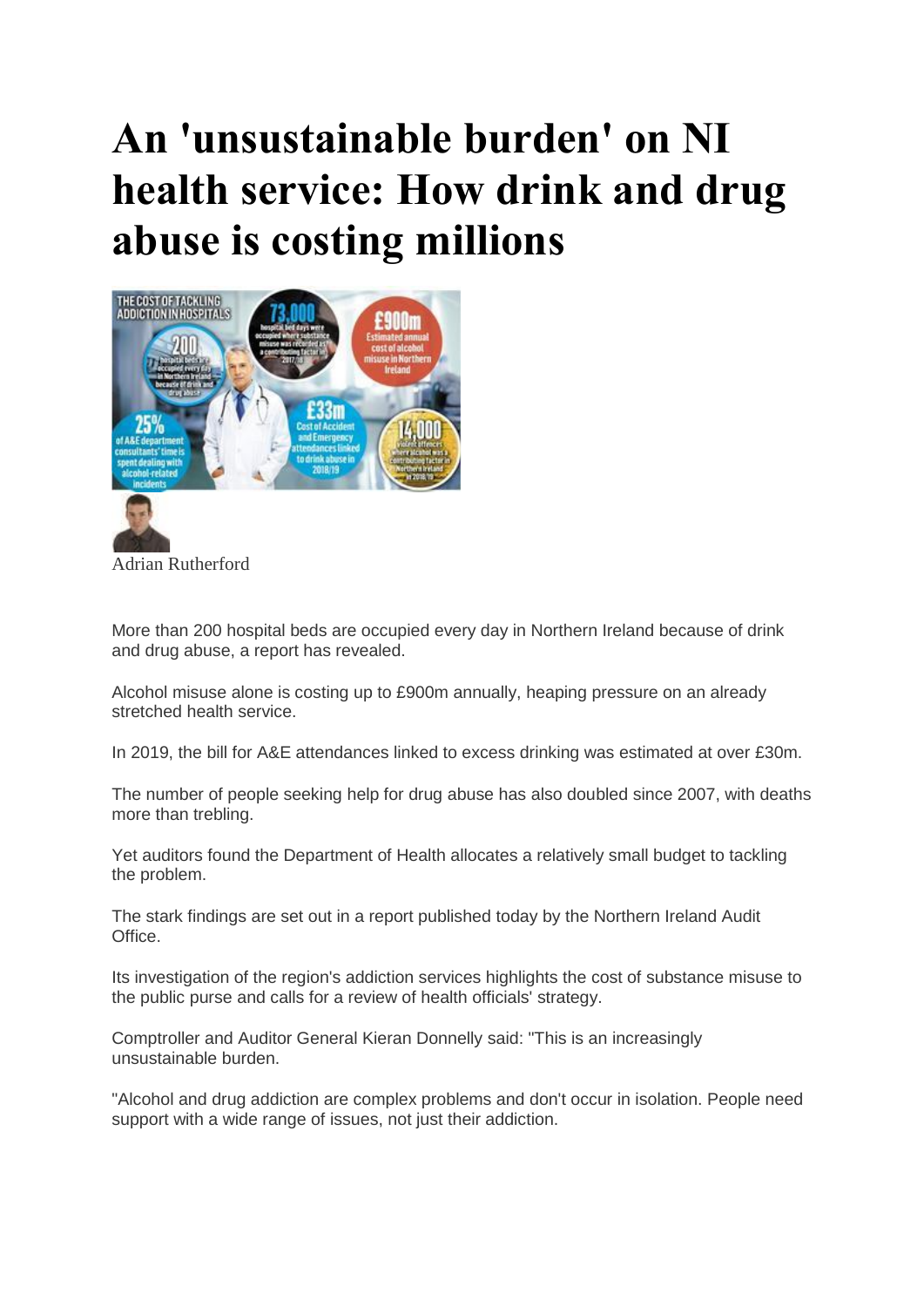"While this report focuses on the services delivered by healthcare providers, it is clear only a joined up approach across the whole of government will begin to tackle this issue effectively."

The reports details how the health sector incurs significant costs dealing with alcohol and drug misuse. Around 25% of A&E consultants' time is spent dealing with alcohol-related incidents, reaching 75% at peak times.

Auditors estimated the cost of A&E attendances linked to drink abuse in 2018/19 at almost £33m.

Over 73,000 hospital bed days were occupied where substance misuse was recorded as a contributing factor in 2017/18. The majority of this relates to alcohol and equates to 200 hospital beds occupied every day.

Hospital bed days due to mental and behavioural issues caused by substance misuse have risen by 35% since 2013/14. In England, by contrast, they have fallen by 25%.

In 2009, the Department of Health estimated that alcohol misuse here costs around £680m annually.

Today's report puts the cost at £900m - a 75% rise. Of this figure, £250m falls directly on the Health and Social Care sector.

Alcohol-related crime makes up a substantial proportion of violent offences. It was a contributing factor in over 14,000 offences in Northern Ireland in 2018/19 - around 40% of all violent crime.

The report also found:

l Northern Ireland has the second highest rate of alcohol-related deaths in the UK - 17.4 per 100,000 in 2017. In England the figure was 11.1, in Wales it was 13.5 and in Scotland it was 20.5.

l While drink abuse remains the most prevalent substance issue here, the number seeking treatment for drug misuse has grown significantly, doubling from 2,107 people in 2007 to 4,183 people in 2019. The number of deaths relating to substance misuse trebled in the last decade.

l The majority of drug-related deaths now involve prescription drugs such as pregabalin and diazepam. Northern Ireland prescribes more pregabalin and diazepam per capita than anywhere else in the UK.

l The level of harm is most acute in areas of high deprivation, where deaths related to drug and alcohol misuse are around four and a half times that seen in the least deprived areas.

l Addiction services are also facing pressures. The Belfast Trust saw a 300% increase in referrals to its Substitute Prescribing Service between 2018 and 2019.

However, auditors noted the Department of Health allocates relatively little funding to tackling the issues.